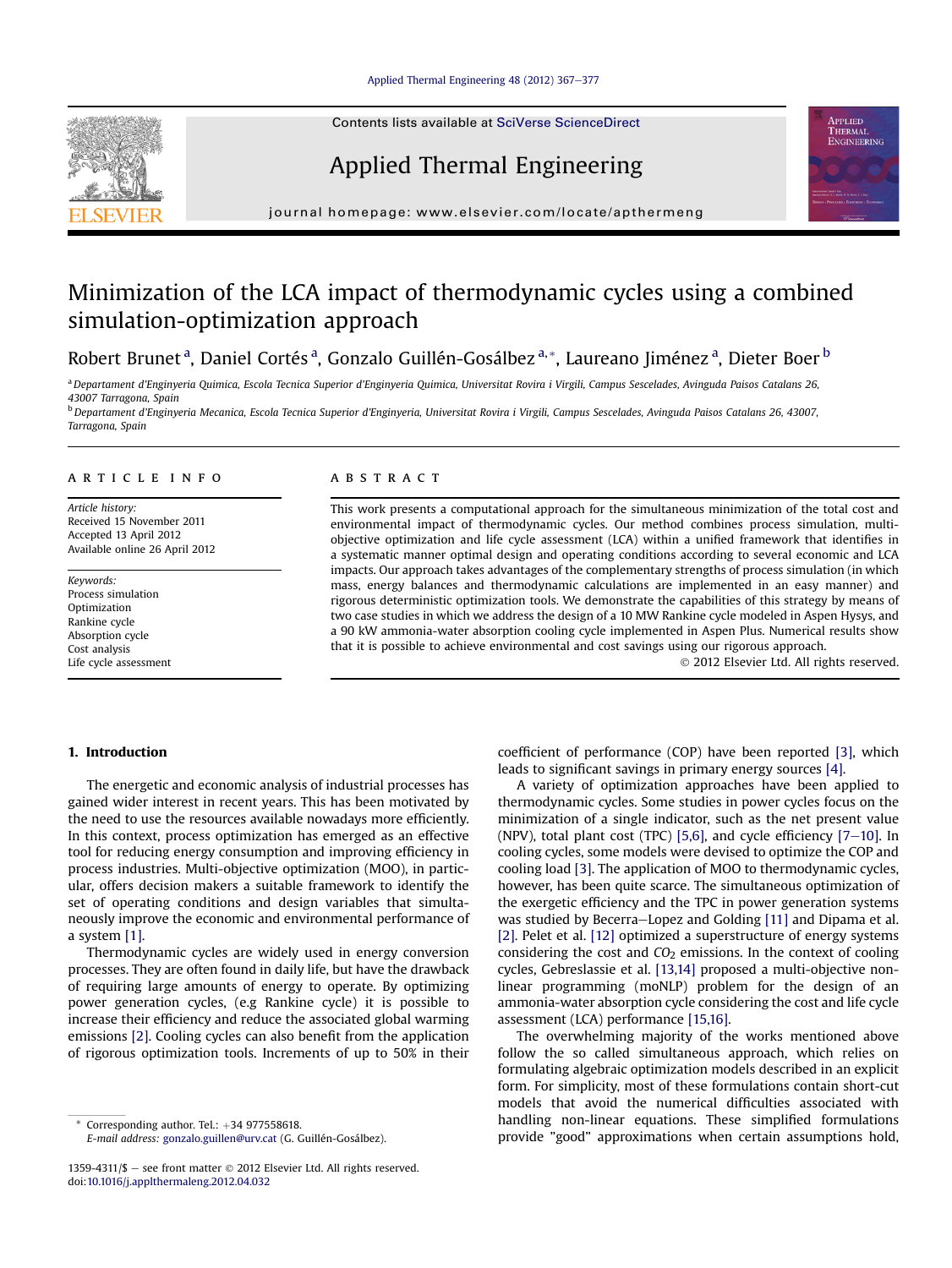but can lead to large numerical errors otherwise. Sequential process simulation models are more difficult to optimize due to the presence of non-convexities of different types, but have the advantage of producing more accurate results. Another limitation of the works mentioned above is that those that account for environmental concerns restrict the analysis to a single environmental indicator, neglecting the effects caused in other environmental damages.

This work applies a combined approach for the design of thermodynamic cycles that takes advantage of the complementary strengths of sequential modular process simulators (e.g. Aspen Hysys and Aspen Plus), optimization tools (e.g. SNOPT and CPLEX) and LCA. The pivotal idea of our method is to optimize modular simulation models of thermodynamic cycles using an external deterministic optimizer that is guaranteed to converge to an optimal solution. Our approach is inspired by other simulationoptimization methods used in a variety of chemical engineering applications, including the design of systems such as: heat exchangers and chemical reactions  $[17-19]$  $[17-19]$  $[17-19]$ , chemical plants [\[20,21\]](#page--1-0), distillation columns [\[22\]](#page--1-0), and biotechnological processes [\[23\]](#page--1-0). An efficient solution method is presented for tackling these problems based on decomposing them into two sub-levels between which an algorithm iterates until a stopping criterion is satisfied. This algorithm performs the calculations using both a process simulation and an external optimizer.

The final goal of our analysis is to identify the design and operating conditions of different thermodynamic cycles that simultaneously minimize the total annualized cost (TAC) and environmental impact (EI). We demonstrate the capabilities of this methodology through its application to the design of two cycles: a steam Rankine cycle and an ammonia-water absorption cycle. The optimization of the steam Rankine cycle is formulated as a moNLP problem, which is optimized with a Successive Quadratic Programming (SQP) solver that interacts at each iteration with the process simulator of choice. The optimization of the absorption cycle gives rise to a multi-objective mixed-integer non-linear programming (moMINLP) problem, in which binary variables are employed to model the number of trays in the desorber.

#### 2. Problem statement

As previously mentioned, we will focus herein on two energy conversion cycles: a steam Rankine cycle for power generation and an ammonia-water absorption cooling cycle. Note, however, that the approach presented is general enough to be adapted to any other energy system. We provide next a brief description of each of these systems before immersion into a detailed mathematical formulation.

#### 2.1. Rankine cycle

We consider a reheat-regenerative power cycle with one closed and one open feedwater heater (see Fig. 1). The system contains one boiler, one turbine, a condenser, two pumps, and two shell-tube heat exchangers. Water is used as working fluid in the cycle. The boiler is assumed to operate with natural gas. The combustion gases behave as air. For the condenser as well as the heat exchangers, we use shell-tube heat exchangers.

#### 2.2. Absorption cycle

We consider the single effect ammonia-water absorption cooling cycle described by Gebreslassie et al. [\[13,14\]](#page--1-0) (see Fig. 2). The absorption cycle provides chilled water at 5  $^{\circ}$ C. The equipment units are the absorber (A), condenser (C), rectification column (RC), evaporator (E), subcooler (SC), refrigerant expansion valve (VLV1),



Fig. 1. Steam Rankine cycle.

solution heat exchanger (SHX), solution pump (P), and solution expansion valve (VLV2). It is assumed that the system works under steady state conditions. Heat and pressure losses are neglected. Adiabatic valves are considered. The refrigerant leaves the condenser, absorber and bottom of the generator as saturated liquid.

### 2.3. Problem definition

The problems can be formally stated as follows. In the case of the Rankine cycle, we are given the flowsheet arrangement, net power yield, turbines and pumps efficiencies, overall heat transfer coefficients, thermodynamic properties, cost estimation correlations, economic parameters and environmental indicators. For the absorption cycle, we need to specify as well the cooling capacity, and inlet and outlet temperatures of the external fluids.

The goal of our study is to identify the optimal design and operating conditions that simultaneously minimize the TAC and the following damage impact indicators: damage to human health (HH), damage to ecosystem quality (EQ) and depletion of resources (DR).

#### 3. Methodology

This section describes the approach proposed to tackle the problems described above. A general mathematical formulation is first presented. We then describe how the economic and environmental objective functions are calculated. The solution procedure and the computer implementation are finally discussed.



Fig. 2. Ammonia-water absorption cycle.